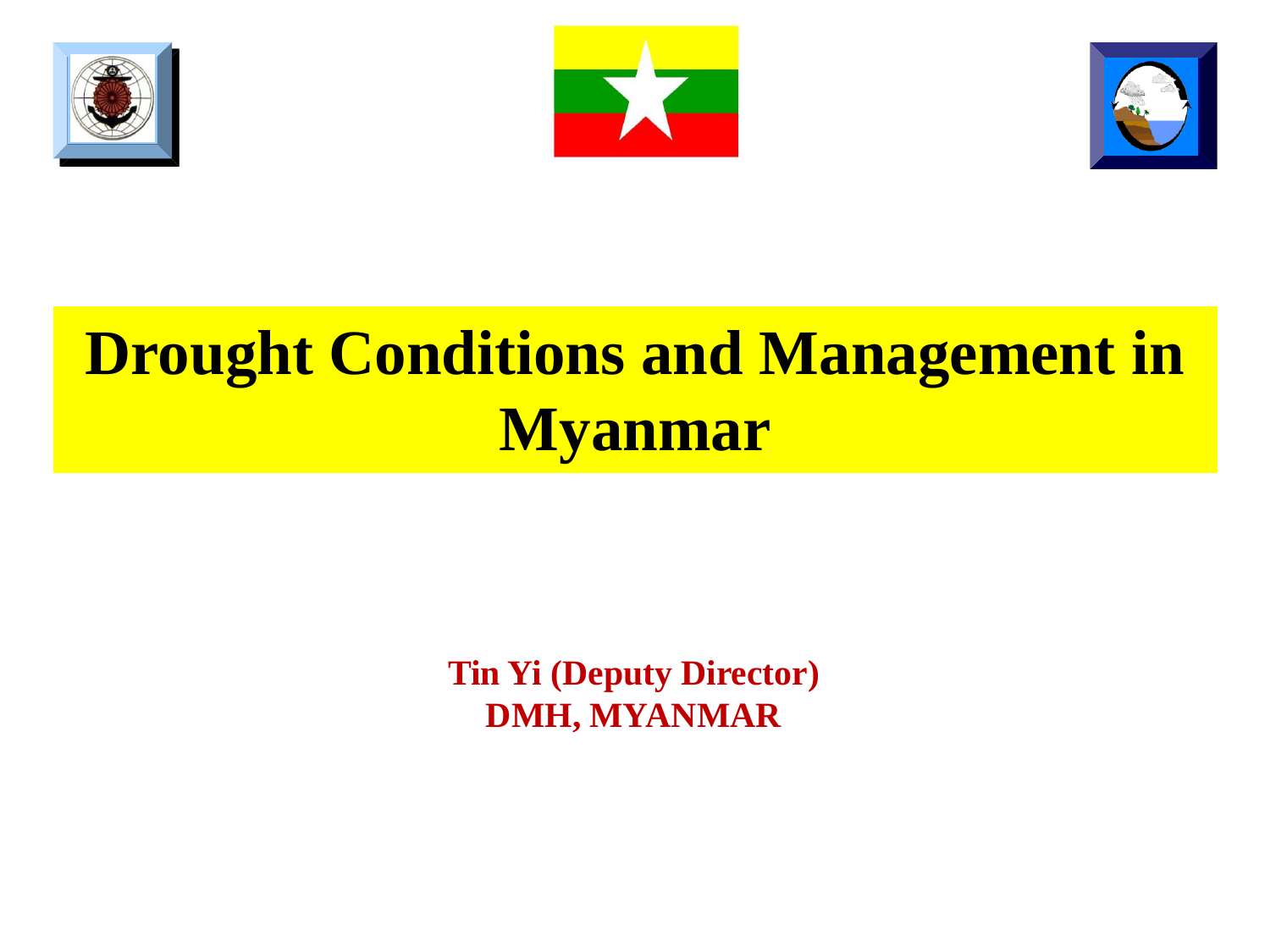#### **The potential drought hazard of Myanmar**



#### **Drought Vulnerable Area of Myanmar**



#### **Dry Zone Area of Myanmar**

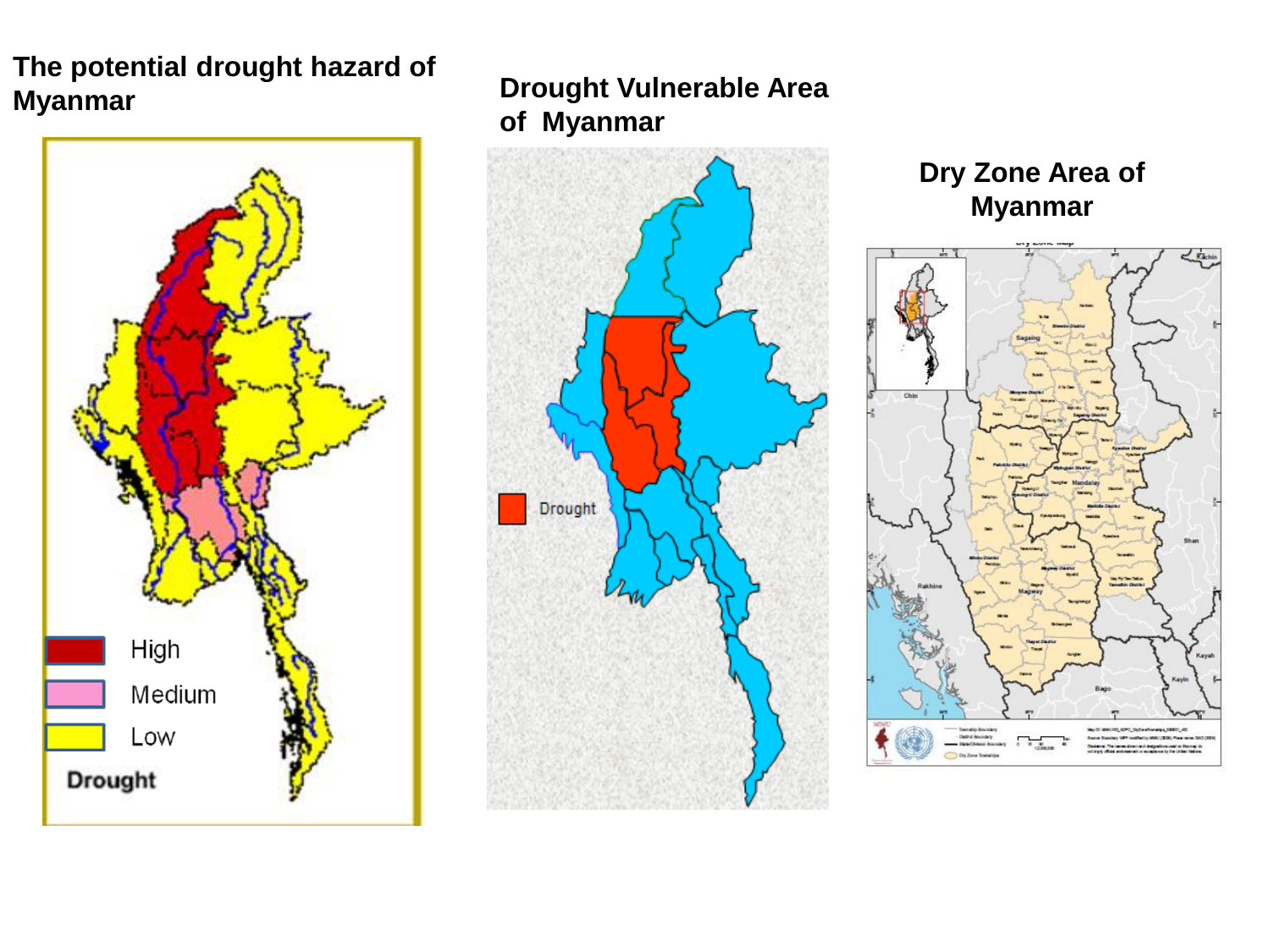# **Drought in Myanmar**

- **The dry zone, central area of Myanmar is the area vulnerable to drought as compared to other parts of the country.**
- **Dry Zone Area - 67,700 km2 and 10 % of the total area**
- **low rainfall, intense heat and degraded soil conditions, affecting social and economic situations of the communities living in the region.**
- **About 35% of the cultivable land in dry zone**
- **3 Regions (including 54 townships under 13 districts)**
- **Very High temperature and hottest in April and May**
- **The precipitation in Dry Zone is controlled by the monsoon circulation system.**
- **Annual rainfall is less than 750mm(national average precipitation is 2353 mm)**
- **In Myanmar, drought years were observed as 1972, 1979, 1982, 1983, 1986 and 1987.**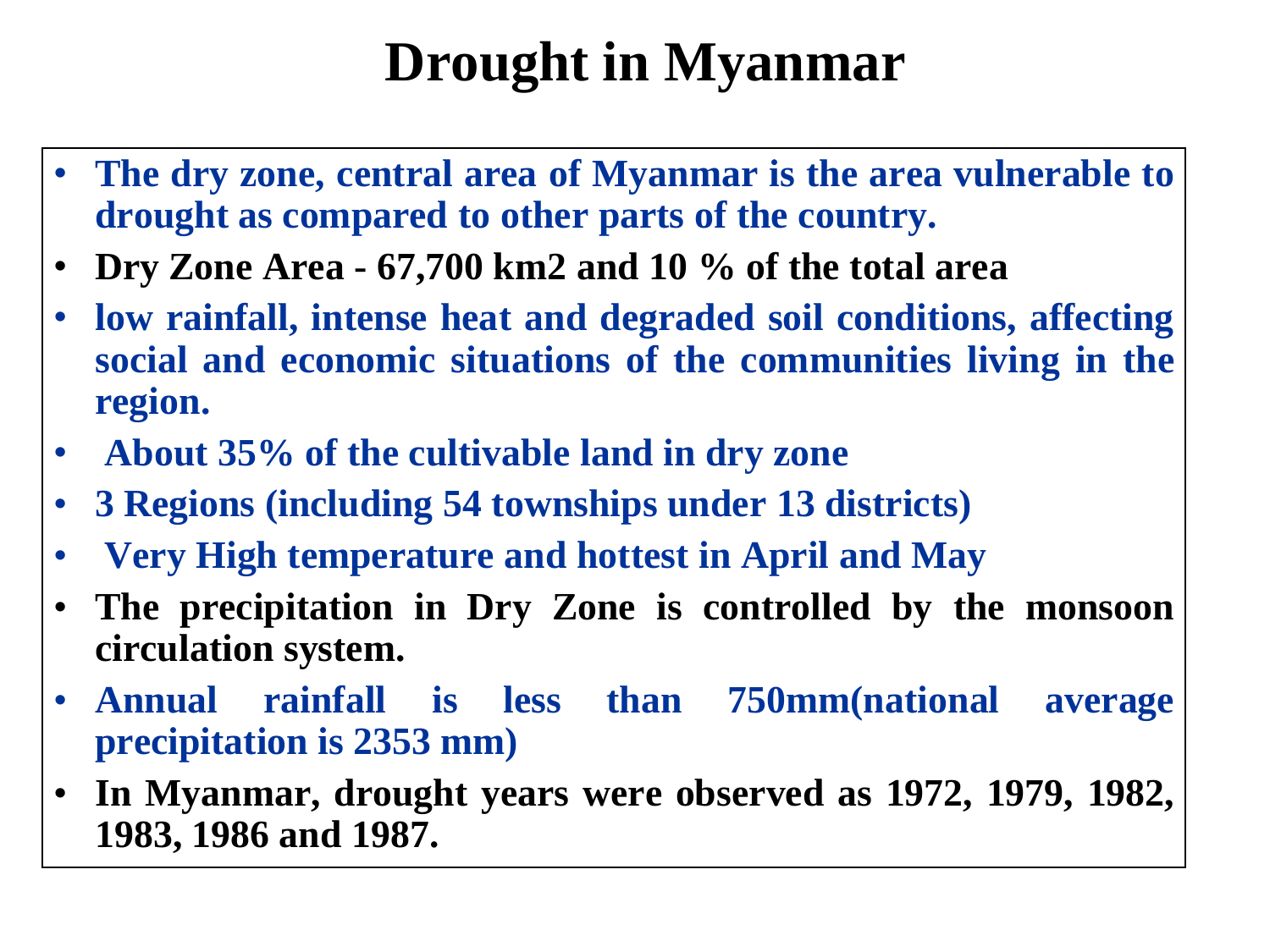#### **ANNUAL DROUGHT INDICES OF MYANMAR DURING 1951-2000**

### **Drought Risk Map of Myanmar during 2010**

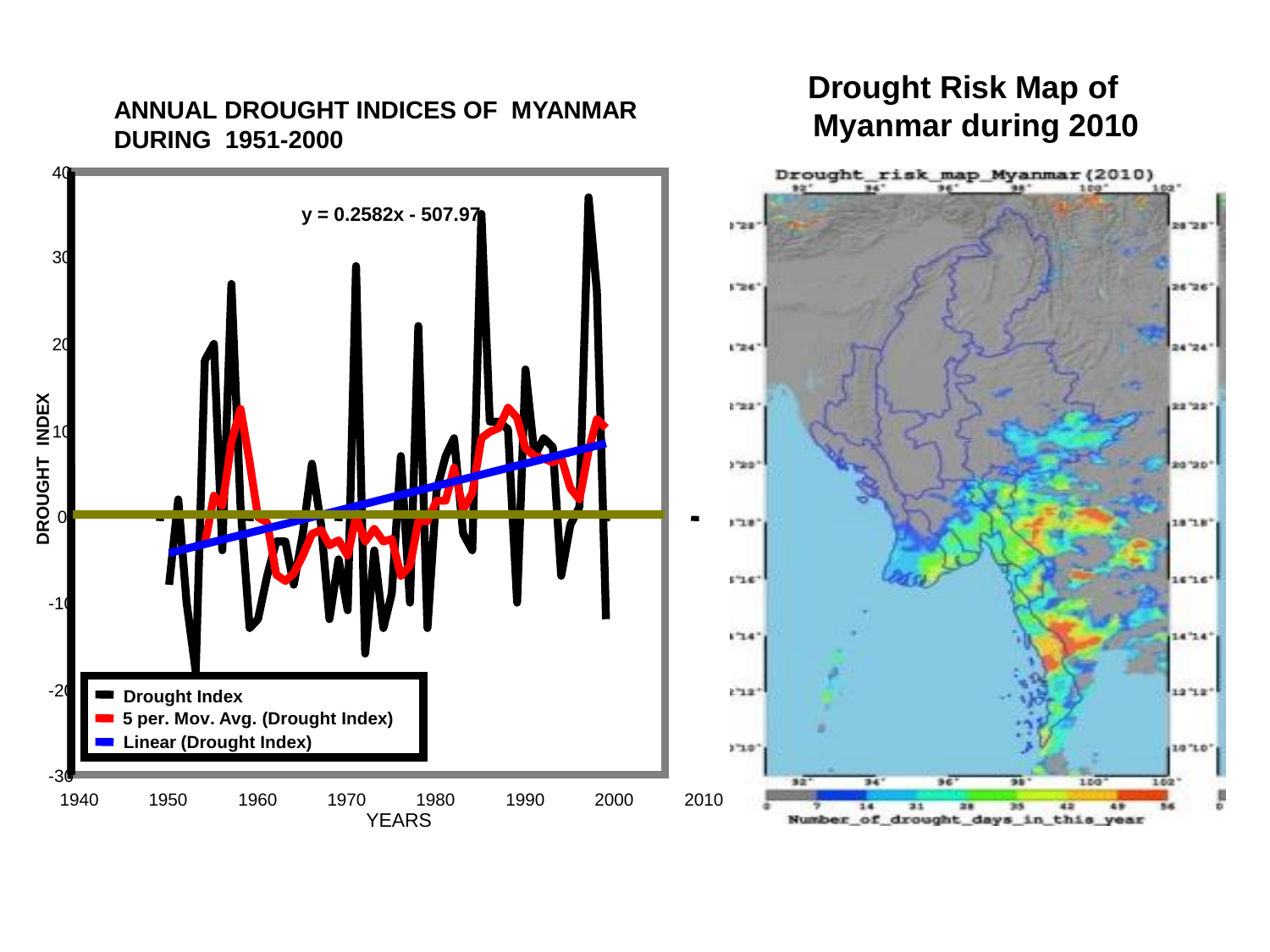# **Drought Conditions in 2010 and 2011- 2013**

- Exetreme Temp recorded 47.2 °C on 14.5.2010 at Myinmu in Dry Zone Area
- Highest Temp. recorded at 20 stations during May
- Inle Lake, which is the major tourist destination in Shan State of Myanmar, has been dried up in many parts.
- Water shortage is most severe in Ayeyarwaddy, Sagaing, Yangon, Mandalay and Bago Regions and Mon, Rakhine and Shan States in 2010
- Most of the wells were dried up due to the depletion of underground water supply because of late of Monsoon onset and so the scarcity of drinking water problems occurred in Myanmar
- $\checkmark$  According to the Drought Annual Report of DMH, the drought mostly occurred in dry zone area during Pre and Peak Monsoon period of 2010, the drought slightly occurred in Myanmar during 2011 and during 2012 & 2013, the severe and moderate drought occurred in dry zone area, some regions and states and mild drought occurred in some regions and states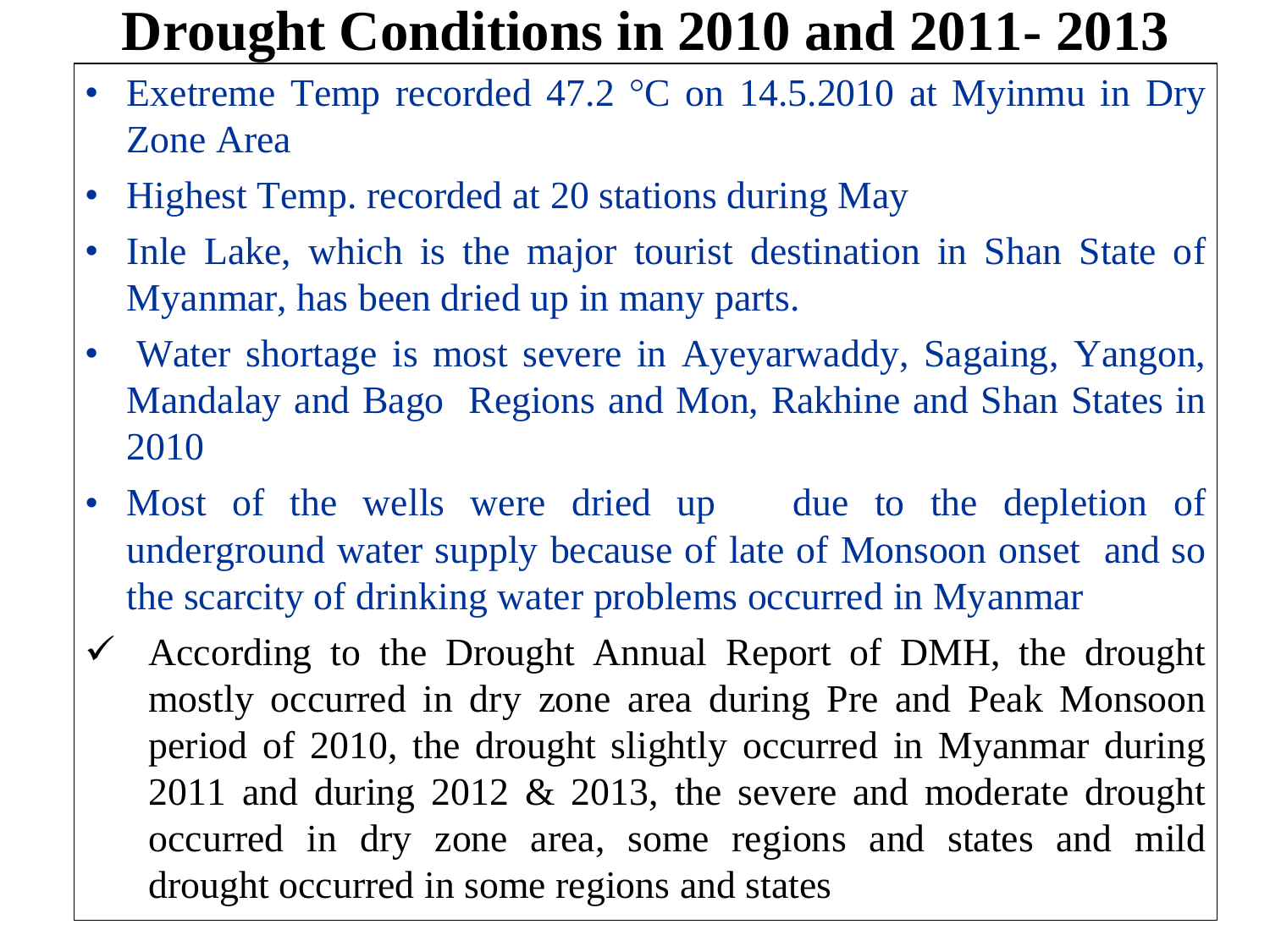Analysis of the annual lowest water level of the stations along the Ayeyarwady and Chindwin rivers in central Myanmar area (dry zone area)







**The droughts mainly impact to the agricultural fields, farmers, drinking water scarcity and also impact to social, economic, health, public, livestocks and environment of Myanmar.**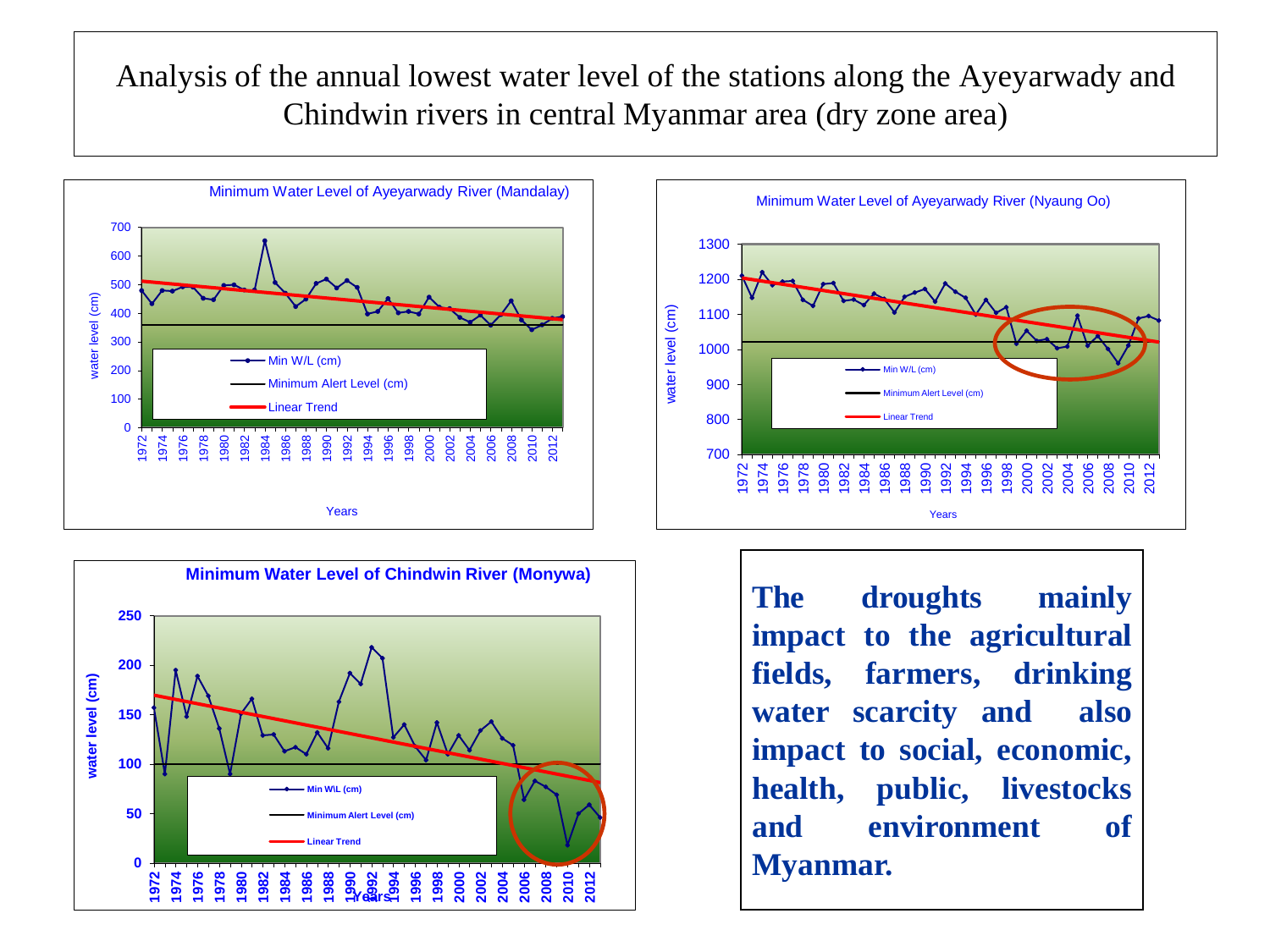## **Meteorological and Hydrological Observation Network (DMH)**



•(37) WMO Register (3)hourly Synoptic Observation **Stations** 

•(1) Upper Air Observation Global Meteorological Observation System

| <b>Meteorological/Hydrological Stations</b> | - 39  |
|---------------------------------------------|-------|
| <b>Meteorological Stations</b>              | - 63  |
| <b>Hydrological stations</b>                | - 28  |
| <b>Agro meteorological Stations</b>         | $-17$ |
| • Upper Air Station                         | - 1   |
| <b>Aviation Weather Station</b>             |       |

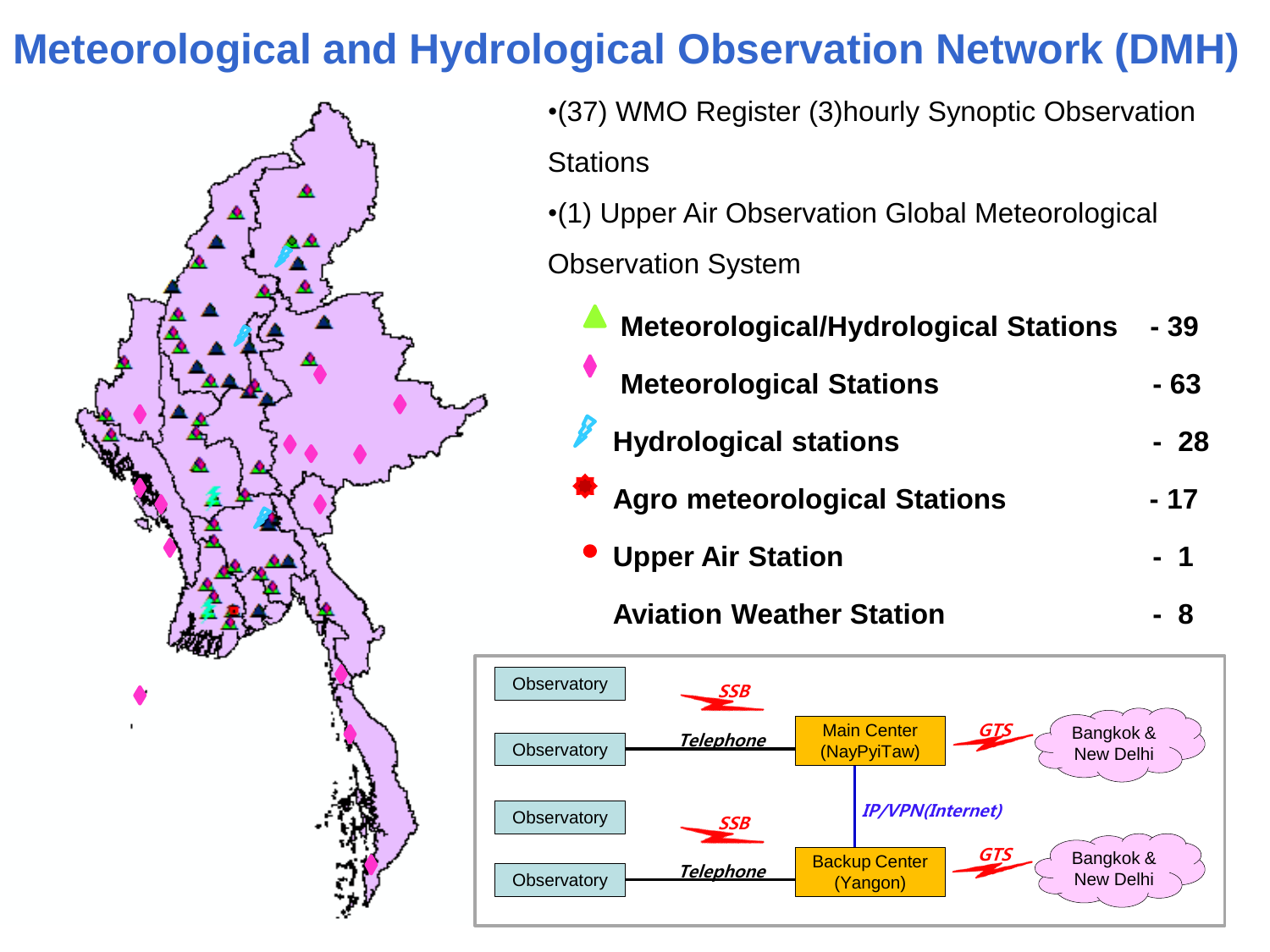# **Responsibilities of DMH**

# **Warning, Bulletin, Forecast and News**

- Cyclone Warning
- **Storm Surge Warning**
- Flood Warning
- Untimely Rainfall Warning
- **Fog Warning**
- **Heavy Rain Warning**
- **-** Aviation Weather Warning
- Low flow water level
- **-** Tsunami Warning
- Port Warning
- Agro-meteorological Bulletin
- $\checkmark$  Bay Bulletin
- $\checkmark$  Flood Bulletin
- $\checkmark$  Special Weather Bulletin
- **❖ Daily Weather/Water Level**
- **❖ 10 Days Weather/Flood**
- **❖ Monthly Weather/Flood**
- $\div$  **Seasonal Weather/River Flood** Forecast
- **<sup>❖</sup> Aviation Weather Forecast**
- **❖ Marine Weather Forecast**
- **❖ Special Forecast**
- Earthquake News
- **Rainfall / Temperature Records**
- **Cyclone News**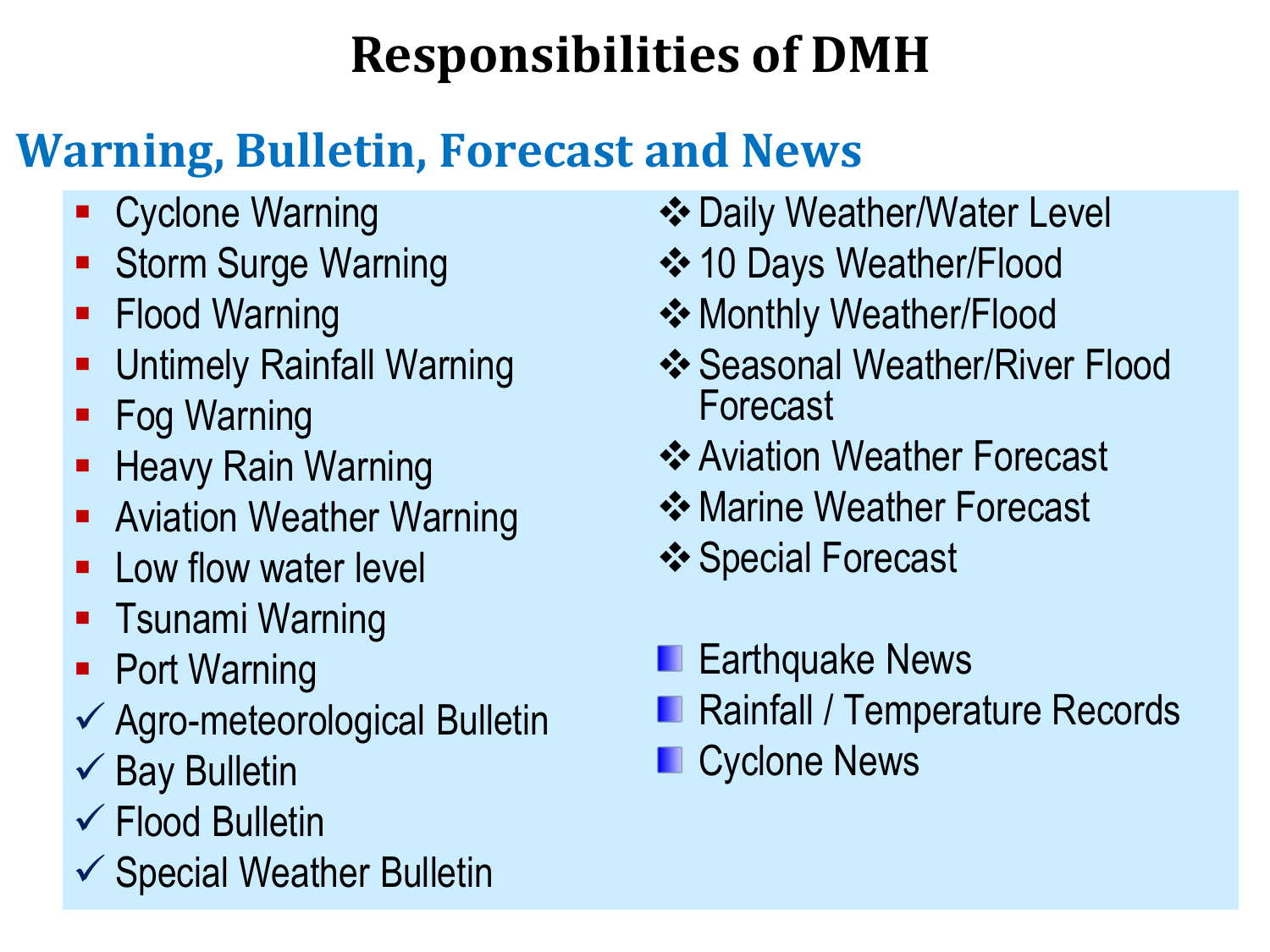## **Drought monitoring and early warning systems in Myanmar**

- **DMH also issues the dekad agro-meteorological bulletins to support the agriculture.**
- **DMH also established the drought monitoring center at the upper Myanmar office (Mandalay office) locating in dry zone area in 2010. This center is now preparing and issuing the seasonal and annual drought reports based on the rainfall conditions.**
- **DMH cannot issue the warnings for drought .**
- **DMH needs to upgrade the drought monitoring center such as capacity building and also forecasting techniques etc.**
- **DMH is also trying to upgrade the data observation networks, the forecast techniques, capacity building and the early warning system cooperating with international organizations.**
- **Forest department were carried out Dry zone rehabilitation activities during 1953-1963**
- **FD also implemented for the land rehabilitation and development of central dry zone during 1963-1982**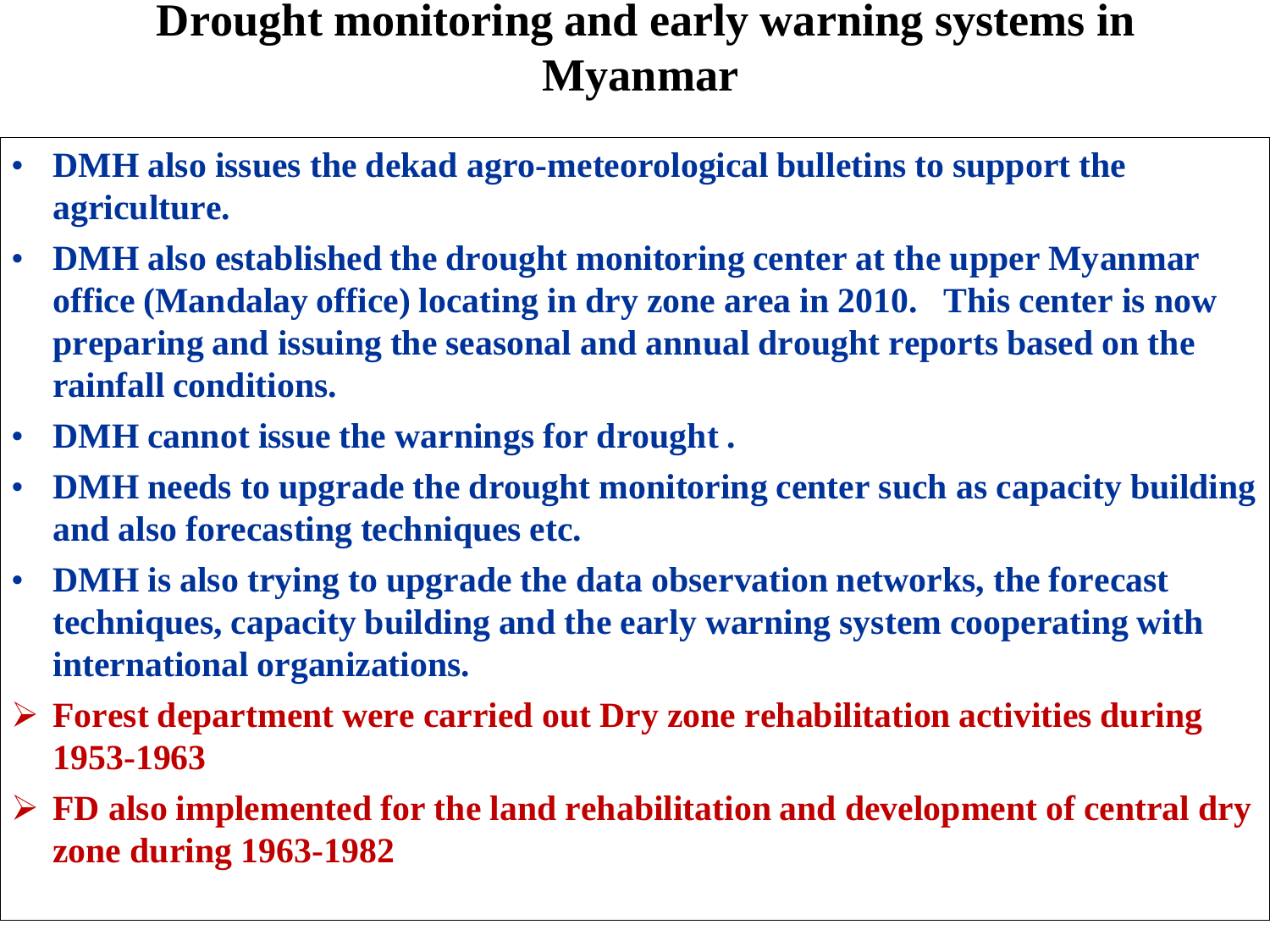**During 1994-96, 9 and 13 District Greening Project in dry zone area was carried out by FD. About 21,320 hectare (52,680 acres) were planted during the project period.**

**Watershed Mountain Greening Special Project of Myingyan district was also implemenmed in 1996-97.**

**In July 1997, Dry Zone Greening Department (DZGD) was constituted under Ministry of Environmental Conservation and Forestry. Its working covers central dry zone of Myanmar including 3 regions (Sagaing, Mandalay and Magway Regions), 13 districts and 57 townships, covering 21.557 million acres of dry land forests.**

## **Vulnerability assessment in Myanmar**

• **The vulnerable sectors of society and economy due to drought in Myanmar are agriculture and food production, drinking water supply, health, livestocks and fisheries, industry and environment. The largest vulnerable area is the dry zone area of Myanmar and the effected societies are farmers, people and livestocks in rural area**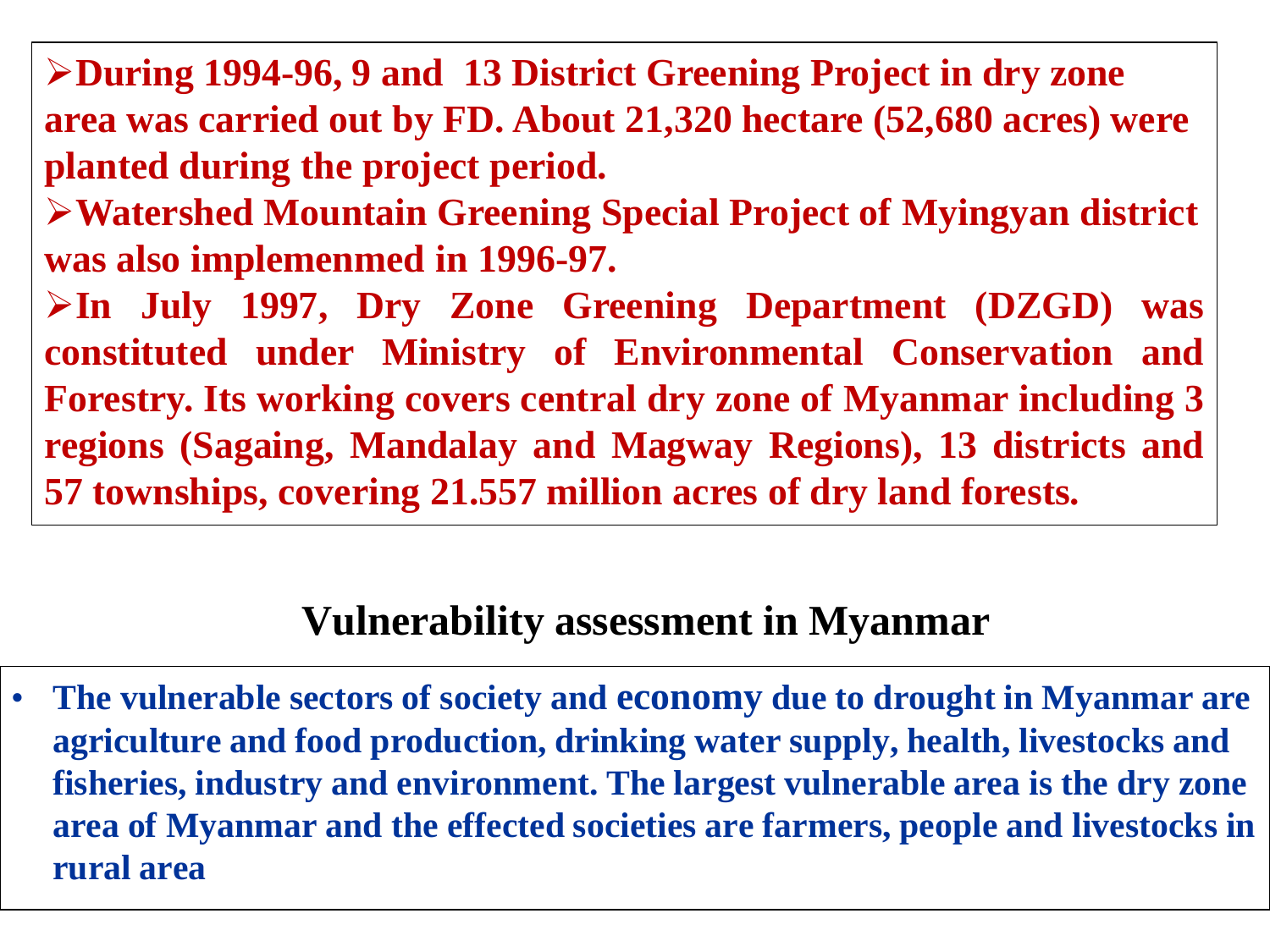**Emergency relief and drought response in Myanmar**

- **The National Disaster Preparedness Central Committee under the Vice President (2) has been re-established in May 2013 (22 members include)**
- **National Disaster Preparedness Management Working Committee under the Minister of Ministry of Social welfare, Relief and Resettlement has also been re-established in May 2013 (10 sub-committees)**
- **established the Disaster Management Committees at State/Region, District, Township and sub-township levels**
- **Committees, the concerned departments and organizations are cooperating and working for disaster management in Myanmar.**
- **These disaster management committees and the Ministry of Social welfare, Relief and Resettlement are the main responsibility of emergency relief and response for disaster and also other concerned departments and organizations are cooperating.**
- **These committees, concerned ministries and departments and organizations carry out the activities for relief and drought response.**
- **Needs to upgrade the emergency relief and drought response in Myanmar**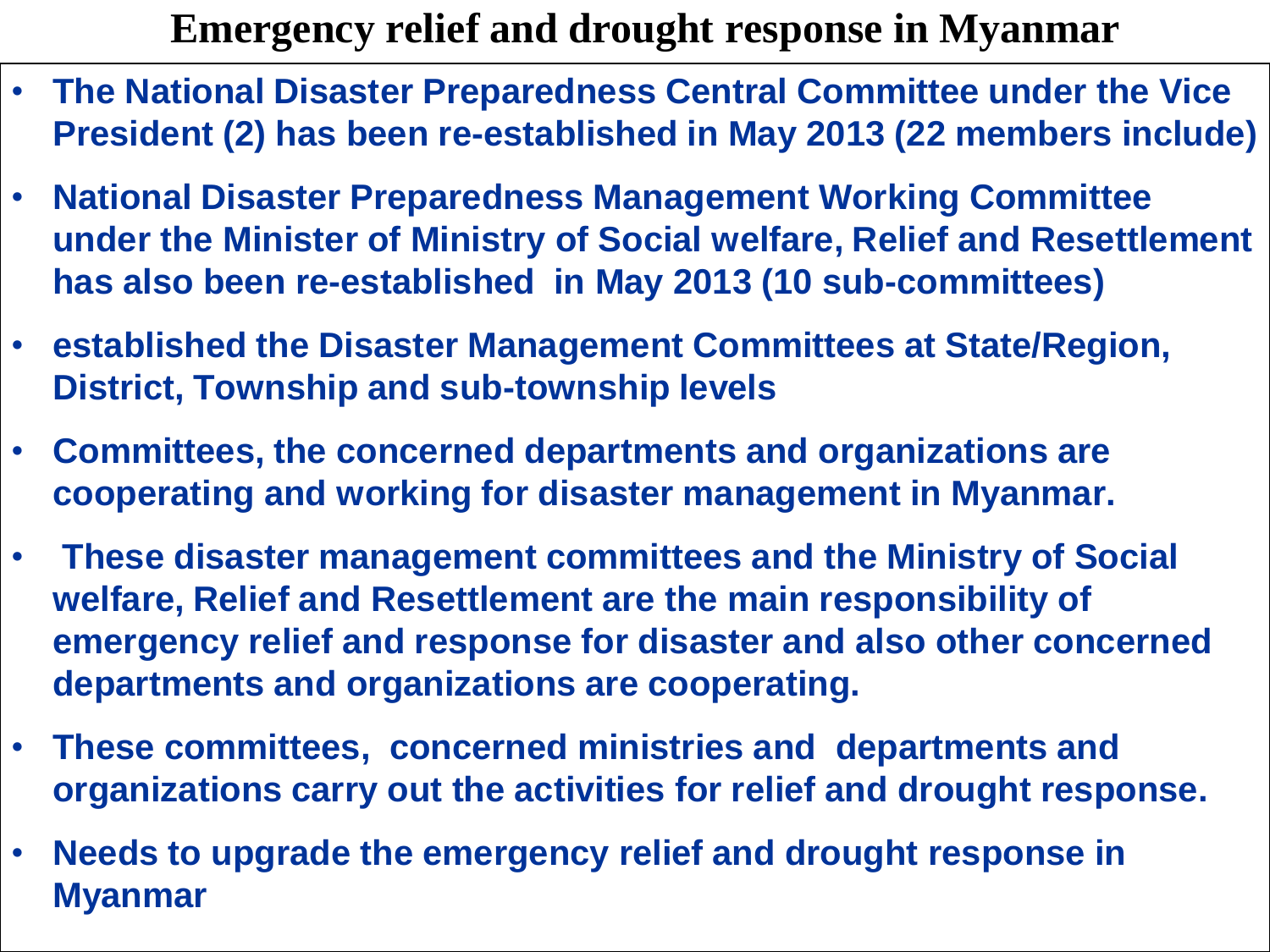## **Practices/Activities to alleviate drought impacts**

- **DMH issues the daily, dekad, monthly weather and river water level forecasts, news, warnings and bulletins for storms, floods, untimely rainfall, temperature and minimum alert water level, agro-meterological bulletins and seasonal and annual drought report.**
- **Agriculture department is also doing in cooperation with international seed research centres for seeking and identifying drought resistant crops in Myanmar, conducting research on cultivation methods to be employed at the time of drought. The Ministry has been importing seeds that can survive with less dependence on water, and trying to nurse the crops and produce them.**
- **The Ministry of Agriculture and Irrigation carry out the construction, repair and maintenance of dams, reservoirs and water supply facilities, has been implementing the river water pumping project, is also helping the people to build drinking water supply works. It does so by feeding water to water tanks from the dams and reservoirs, digging lakes and wells, installing water purifying systems and providing other technologies.**
- **Ministry of Forest and Environmental Conservation has been implementing the afforestation and land rehabilitation in dry zone area through the projects.**
- **The local governments, public and also NGOs are also implementing the digging lakes for getting the drinking water during drought period, distributing the drinking water during water shortage and also rainwater storage.**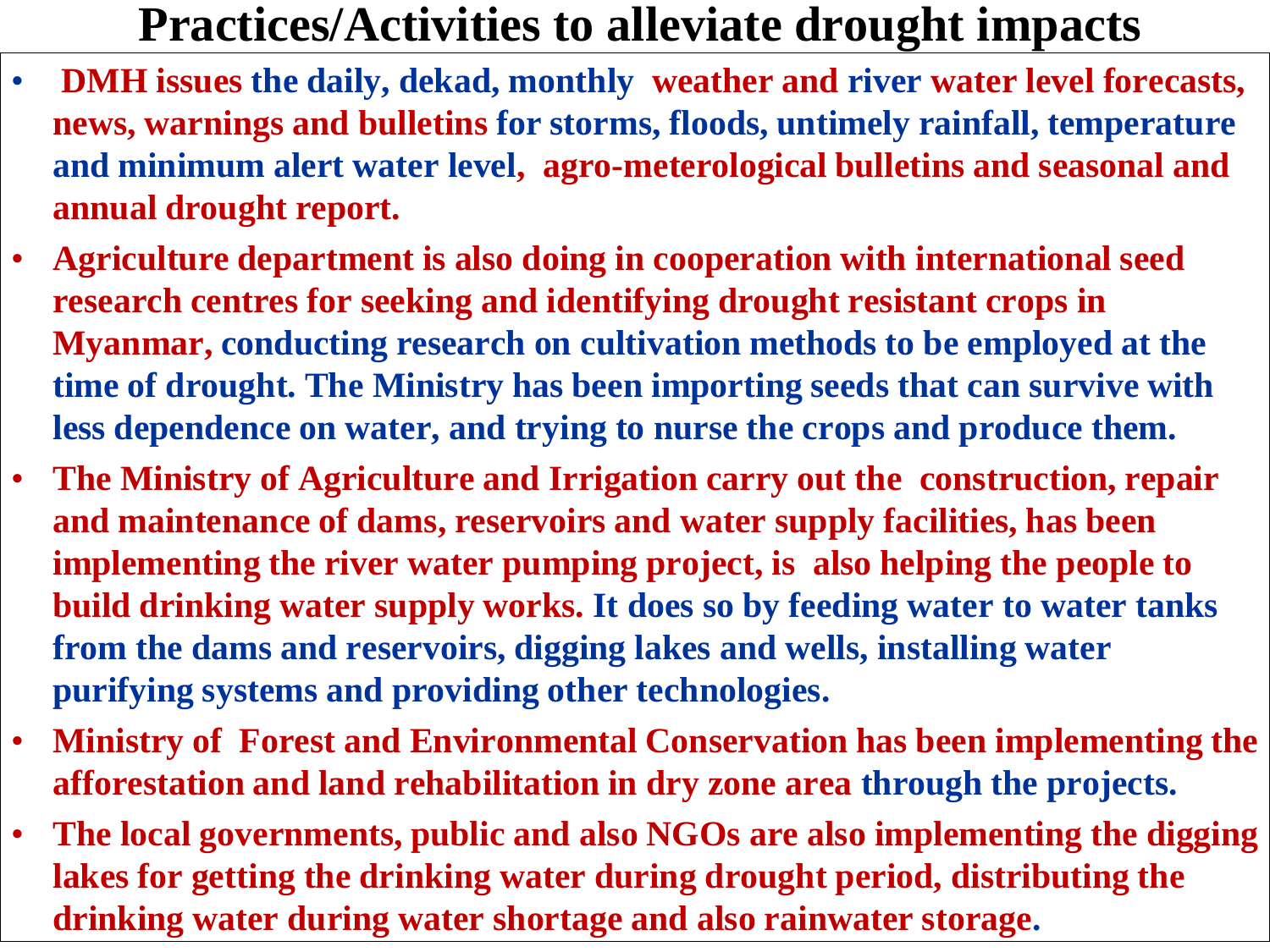# **Needs for Drought Management in Myanmar**

- **To set up the Warning system for drought in Myanmar**
- **To develop the forecasting techniques and capacity building for drought**
- **To set up a Task force including authorities and experts of Administration, Relief, Water resources, Agriculture, Forestry, DMH, other concerned depts. , NGOs, INGOs**
- **To conduct Drought risk assessment**
- **To promote education and public awareness for drought mitigation**
- **To encourage community level plans for Drought Mitigation.**
- **To cooperate, coordinate and collaborate the concerned departments and organizations in Myanmar and also INGOs for drought management in Myanmar**
- **To develop the concerned departments's activities for drought mitigation**
- **To develop the drought policy and strategies for drought management in Myanmar**
- **To set up the Drought Management System in Myanmar**